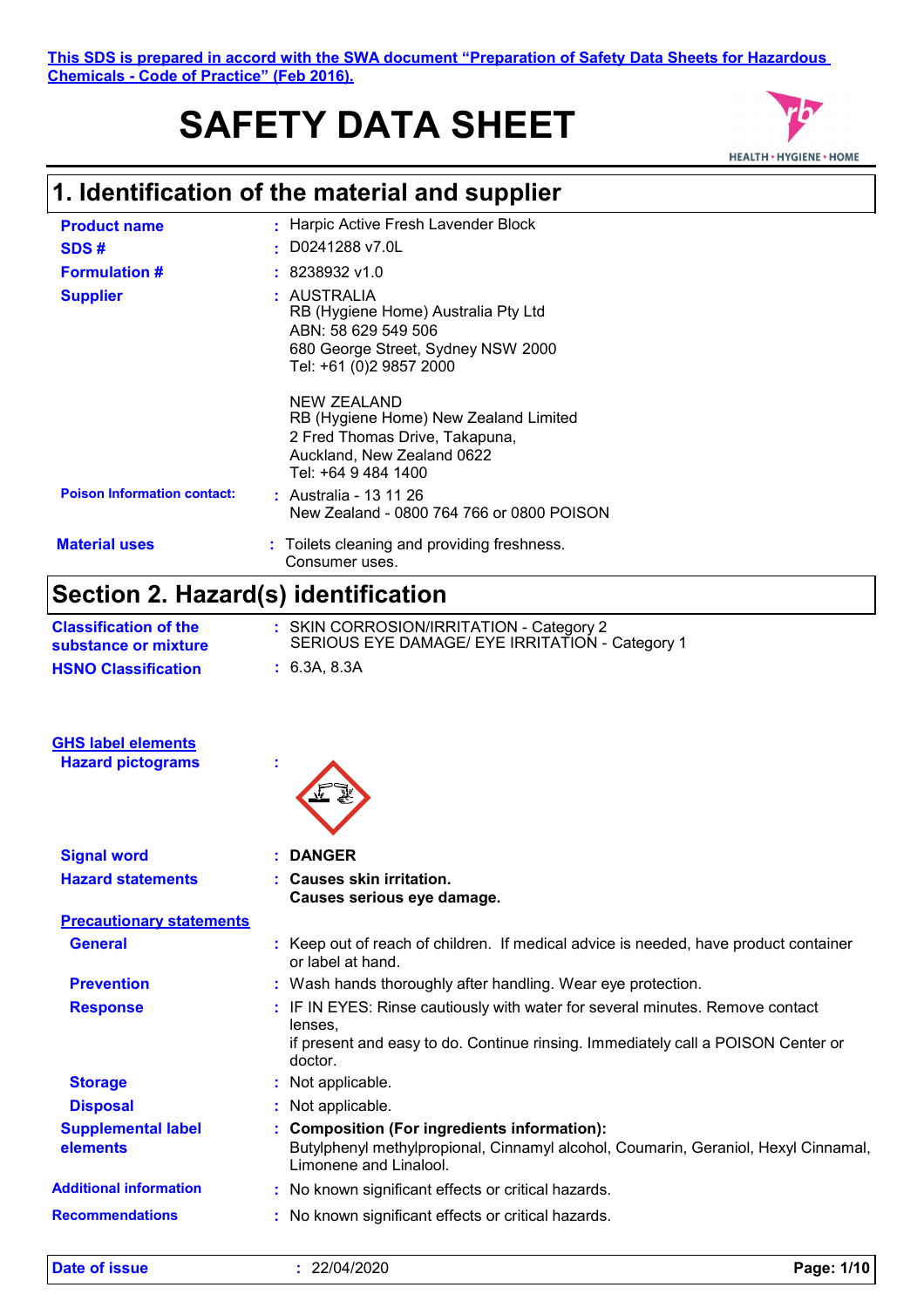# **Section 2. Hazard(s) identification**

**Recommendations :** No known significant effects or critical hazards.

**Other hazards which do not :** None known. **result in classification**

# **Section 3. Composition and ingredient information**

**Substance/mixture :**

: Mixture

| <b>Ingredient name</b>                                                | $\frac{9}{6}$ (w/w) | <b>CAS number</b> |
|-----------------------------------------------------------------------|---------------------|-------------------|
| Benzenesulfonic acid, C10-13-alkyl derivatives, sodium salts          | ≥30 - <54           | 68411-30-3        |
| Sulfonic acids, C14-16-alkane hydroxy and C14-16-alkene, sodium salts | 1≥10 - ≤30          | 68439-57-6        |
| White mineral oil, petroleum                                          | ו≥ ≥                | 8042-47-5         |

 **Other Non-hazardous ingredients to 100%**

**Occupational exposure limits, if available, are listed in Section 8.**

## **Section 4. First aid measures**

## **Description of necessary first aid measures**

| <b>Eye contact</b>  | : Get medical attention immediately. Call a poison center or physician. Immediately<br>flush eyes with plenty of water, occasionally lifting the upper and lower eyelids.<br>Check for and remove any contact lenses. Continue to rinse for at least 10 minutes.<br>Chemical burns must be treated promptly by a physician.                                                                                                                                                                                                                                                                                                                                                                                                                                                                                                                                                                |
|---------------------|--------------------------------------------------------------------------------------------------------------------------------------------------------------------------------------------------------------------------------------------------------------------------------------------------------------------------------------------------------------------------------------------------------------------------------------------------------------------------------------------------------------------------------------------------------------------------------------------------------------------------------------------------------------------------------------------------------------------------------------------------------------------------------------------------------------------------------------------------------------------------------------------|
| <b>Inhalation</b>   | Get medical attention immediately. Call a poison center or physician. Remove<br>t.<br>victim to fresh air and keep at rest in a position comfortable for breathing. If it is<br>suspected that fumes are still present, the rescuer should wear an appropriate mask<br>or self-contained breathing apparatus. If not breathing, if breathing is irregular or if<br>respiratory arrest occurs, provide artificial respiration or oxygen by trained personnel.<br>It may be dangerous to the person providing aid to give mouth-to-mouth<br>resuscitation. If unconscious, place in recovery position and get medical attention<br>immediately. Maintain an open airway. Loosen tight clothing such as a collar, tie,<br>belt or waistband.                                                                                                                                                  |
| <b>Skin contact</b> | Get medical attention immediately. Call a poison center or physician. Flush<br>contaminated skin with plenty of water. Remove contaminated clothing and shoes.<br>Wash contaminated clothing thoroughly with water before removing it, or wear<br>gloves. Continue to rinse for at least 10 minutes. Chemical burns must be treated<br>promptly by a physician. Wash clothing before reuse. Clean shoes thoroughly<br>before reuse.                                                                                                                                                                                                                                                                                                                                                                                                                                                        |
| <b>Ingestion</b>    | Get medical attention immediately. Call a poison center or physician. Wash out<br>t.<br>mouth with water. Remove dentures if any. Remove victim to fresh air and keep at<br>rest in a position comfortable for breathing. If material has been swallowed and the<br>exposed person is conscious, give small quantities of water to drink. Stop if the<br>exposed person feels sick as vomiting may be dangerous. Do not induce vomiting<br>unless directed to do so by medical personnel. If vomiting occurs, the head should<br>be kept low so that vomit does not enter the lungs. Chemical burns must be treated<br>promptly by a physician. Never give anything by mouth to an unconscious person.<br>If unconscious, place in recovery position and get medical attention immediately.<br>Maintain an open airway. Loosen tight clothing such as a collar, tie, belt or<br>waistband. |

|                                       | Most important symptoms/effects, acute and delayed  |            |
|---------------------------------------|-----------------------------------------------------|------------|
| <b>Potential acute health effects</b> |                                                     |            |
| <b>Eye contact</b>                    | : Causes serious eye damage.                        |            |
| <b>Inhalation</b>                     | : No known significant effects or critical hazards. |            |
| <b>Skin contact</b>                   | : Causes skin irritation.                           |            |
| <b>Ingestion</b>                      | : No known significant effects or critical hazards. |            |
| <b>Over-exposure signs/symptoms</b>   |                                                     |            |
| Date of issue                         | : 22/04/2020                                        | Page: 2/10 |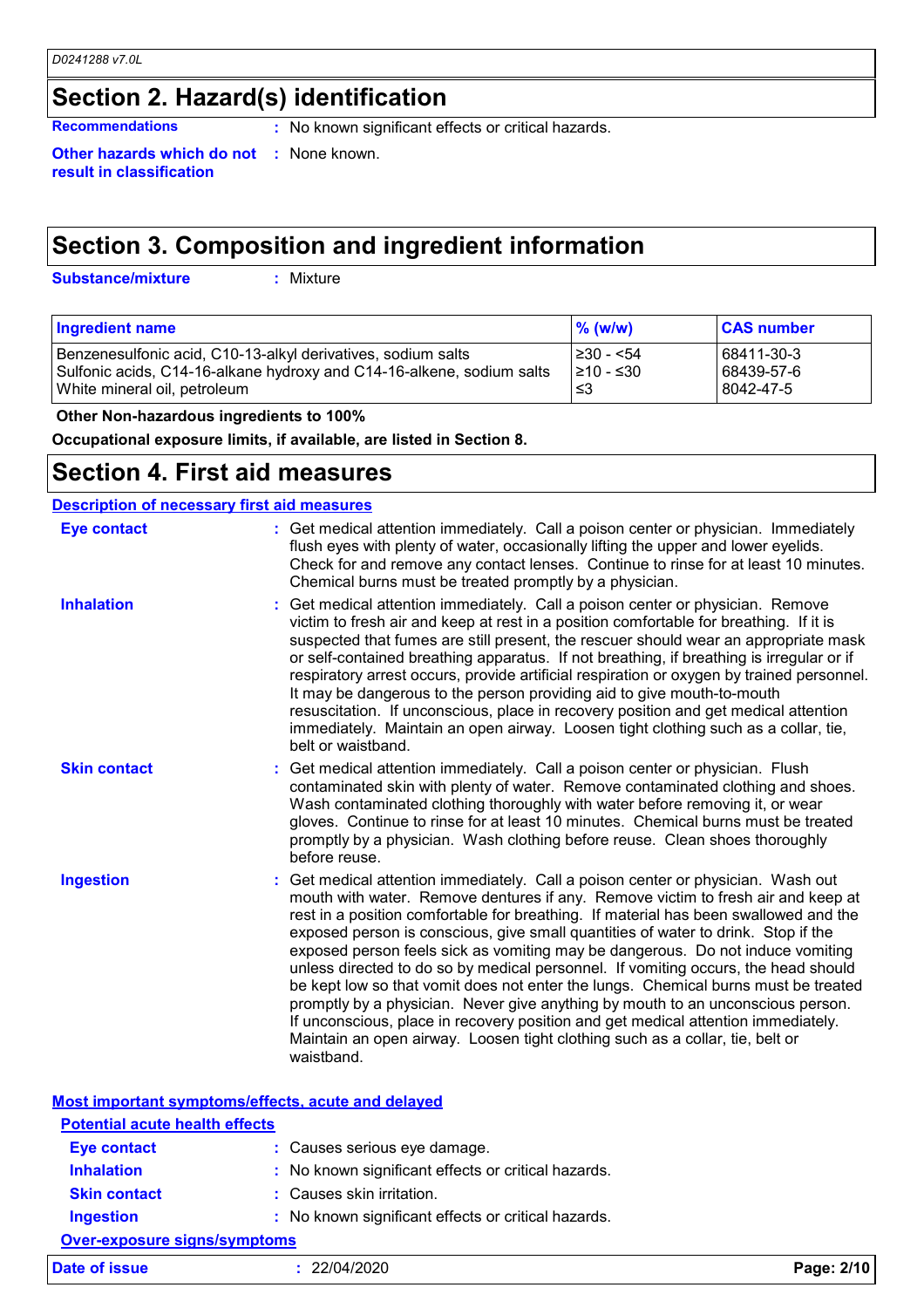# **Section 4. First aid measures**

| <b>Eye contact</b>                | : Adverse symptoms may include the following:<br>pain<br>watering<br>redness                                                                                                                                                                                                                                                                                                                                    |
|-----------------------------------|-----------------------------------------------------------------------------------------------------------------------------------------------------------------------------------------------------------------------------------------------------------------------------------------------------------------------------------------------------------------------------------------------------------------|
| <b>Inhalation</b>                 | : No specific data.                                                                                                                                                                                                                                                                                                                                                                                             |
| <b>Skin contact</b>               | : Adverse symptoms may include the following:<br>pain or irritation<br>redness<br>blistering may occur                                                                                                                                                                                                                                                                                                          |
| <b>Ingestion</b>                  | : No specific data.                                                                                                                                                                                                                                                                                                                                                                                             |
|                                   | Indication of immediate medical attention and special treatment needed, if necessary                                                                                                                                                                                                                                                                                                                            |
| Notes to physician                | : Treat symptomatically. Contact poison treatment specialist immediately if large<br>quantities have been ingested or inhaled.                                                                                                                                                                                                                                                                                  |
| <b>Specific treatments</b>        | : No specific treatment.                                                                                                                                                                                                                                                                                                                                                                                        |
| <b>Protection of first-aiders</b> | : No action shall be taken involving any personal risk or without suitable training. If it<br>is suspected that fumes are still present, the rescuer should wear an appropriate<br>mask or self-contained breathing apparatus. It may be dangerous to the person<br>providing aid to give mouth-to-mouth resuscitation. Wash contaminated clothing<br>thoroughly with water before removing it, or wear gloves. |

**See toxicological information (Section 11)**

# **Section 5. Fire-fighting measures**

| <b>Extinguishing media</b>                             |                                                                                                                                                                                                     |
|--------------------------------------------------------|-----------------------------------------------------------------------------------------------------------------------------------------------------------------------------------------------------|
| <b>Suitable extinguishing</b><br>media                 | : Use an extinguishing agent suitable for the surrounding fire.                                                                                                                                     |
| <b>Unsuitable extinguishing</b><br>media               | $:$ None known.                                                                                                                                                                                     |
| <b>Specific hazards arising</b><br>from the chemical   | : No specific fire or explosion hazard.                                                                                                                                                             |
| <b>Hazardous thermal</b><br>decomposition products     | : Decomposition products may include the following materials:<br>sulfur oxides<br>metal oxide/oxides                                                                                                |
| <b>Special protective actions</b><br>for fire-fighters | : Promptly isolate the scene by removing all persons from the vicinity of the incident if<br>there is a fire. No action shall be taken involving any personal risk or without<br>suitable training. |
| <b>Special protective actions</b><br>for fire-fighters | : Fire-fighters should wear appropriate protective equipment and self-contained<br>breathing apparatus (SCBA) with a full face-piece operated in positive pressure<br>mode.                         |

# **Section 6. Accidental release measures**

|                                | <b>Personal precautions, protective equipment and emergency procedures</b>                                                                                                                                                                                                                                                                                                        |  |
|--------------------------------|-----------------------------------------------------------------------------------------------------------------------------------------------------------------------------------------------------------------------------------------------------------------------------------------------------------------------------------------------------------------------------------|--|
| For non-emergency<br>personnel | : No action shall be taken involving any personal risk or without suitable training.<br>Evacuate surrounding areas. Keep unnecessary and unprotected personnel from<br>entering. Do not touch or walk through spilled material. Provide adequate<br>ventilation. Wear appropriate respirator when ventilation is inadequate. Put on<br>appropriate personal protective equipment. |  |
| For emergency responders       | : If specialized clothing is required to deal with the spillage, take note of any<br>information in Section 8 on suitable and unsuitable materials. See also the<br>information in "For non-emergency personnel".                                                                                                                                                                 |  |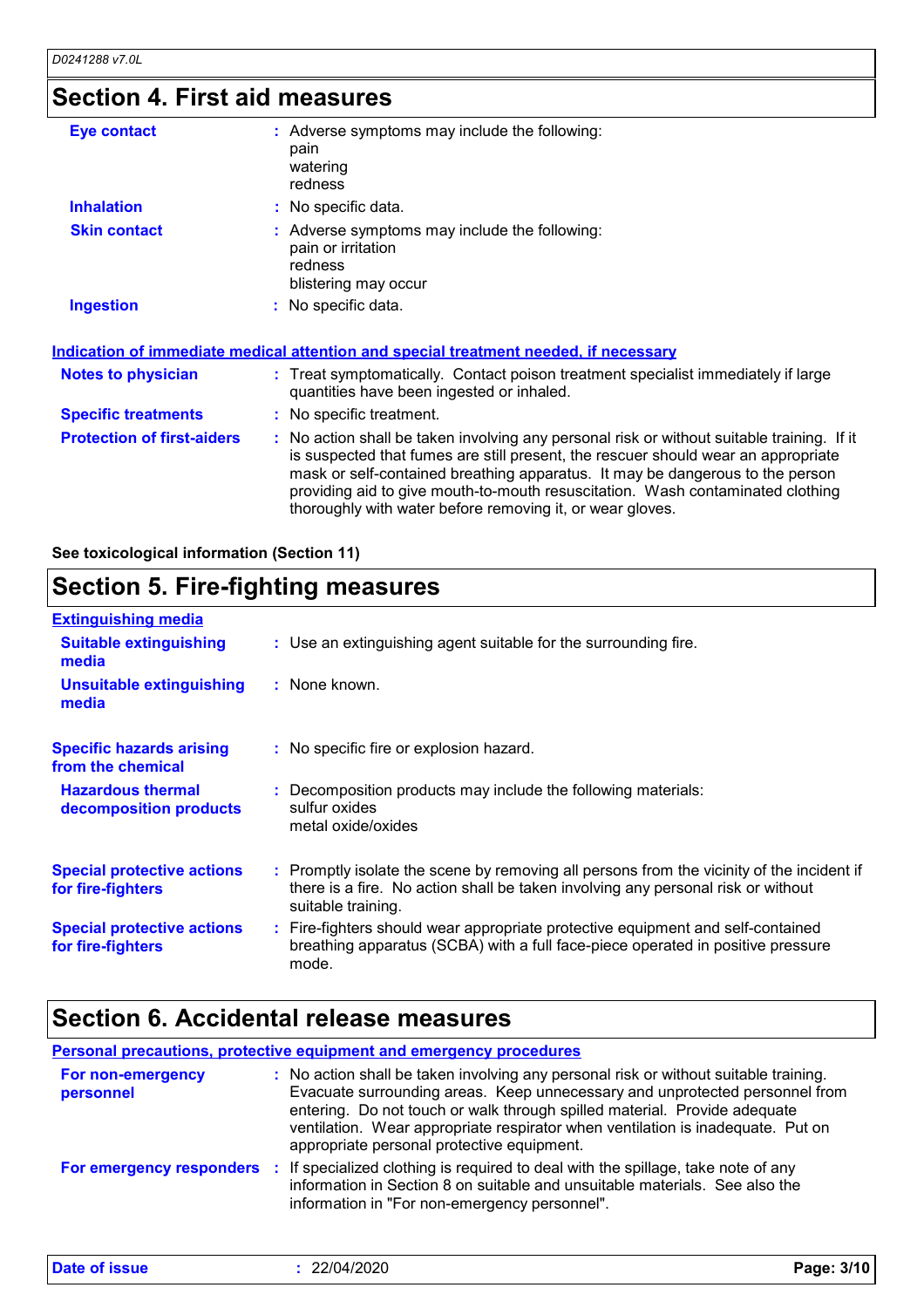# **Section 6. Accidental release measures**

| <b>Environmental precautions</b>                      | : Avoid dispersal of spilled material and runoff and contact with soil, waterways,<br>drains and sewers. Inform the relevant authorities if the product has caused<br>environmental pollution (sewers, waterways, soil or air).                                                                                                                                                                                                                    |
|-------------------------------------------------------|----------------------------------------------------------------------------------------------------------------------------------------------------------------------------------------------------------------------------------------------------------------------------------------------------------------------------------------------------------------------------------------------------------------------------------------------------|
| Methods and materials for containment and cleaning up |                                                                                                                                                                                                                                                                                                                                                                                                                                                    |
| <b>Small spill</b>                                    | : Move containers from spill area. Avoid dust generation. Using a vacuum with<br>HEPA filter will reduce dust dispersal. Place spilled material in a designated,<br>labeled waste container. Dispose of via a licensed waste disposal contractor.                                                                                                                                                                                                  |
| <b>Large spill</b>                                    | : Move containers from spill area. Approach release from upwind. Prevent entry into<br>sewers, water courses, basements or confined areas. Avoid dust generation. Do<br>not dry sweep. Vacuum dust with equipment fitted with a HEPA filter and place in a<br>closed, labeled waste container. Dispose of via a licensed waste disposal<br>contractor. Note: see Section 1 for emergency contact information and Section 13<br>for waste disposal. |

**See Section 1 for emergency contact information.**

**See Section 8 for information on appropriate personal protective equipment. See Section 13 for additional waste treatment information.**

# **Section 7. Handling and storage**

| <b>Precautions for safe handling</b>                                             |                                                                                                                                                                                                                                                                                                                                                                                                                                                                                                                                                                                                     |
|----------------------------------------------------------------------------------|-----------------------------------------------------------------------------------------------------------------------------------------------------------------------------------------------------------------------------------------------------------------------------------------------------------------------------------------------------------------------------------------------------------------------------------------------------------------------------------------------------------------------------------------------------------------------------------------------------|
| <b>Protective measures</b>                                                       | : Put on appropriate personal protective equipment (see Section 8). Do not get in<br>eyes or on skin or clothing. Do not ingest. If during normal use the material<br>presents a respiratory hazard, use only with adequate ventilation or wear<br>appropriate respirator. Keep in the original container or an approved alternative<br>made from a compatible material, kept tightly closed when not in use. Empty<br>containers retain product residue and can be hazardous. Do not reuse container.                                                                                              |
| <b>Advice on general</b><br>occupational hygiene                                 | : Eating, drinking and smoking should be prohibited in areas where this material is<br>handled, stored and processed. Workers should wash hands and face before<br>eating, drinking and smoking. Remove contaminated clothing and protective<br>equipment before entering eating areas. See also Section 8 for additional<br>information on hygiene measures.                                                                                                                                                                                                                                       |
| <b>Conditions for safe storage,</b><br>including any<br><i>incompatibilities</i> | : Store in accordance with local regulations. Store in original container protected<br>from direct sunlight in a dry, cool and well-ventilated area, away from incompatible<br>materials (see Section 10) and food and drink. Store locked up. Keep container<br>tightly closed and sealed until ready for use. Containers that have been opened<br>must be carefully resealed and kept upright to prevent leakage. Do not store in<br>unlabeled containers. Use appropriate containment to avoid environmental<br>contamination. See Section 10 for incompatible materials before handling or use. |

## **Section 8. Exposure controls and personal protection**

## **Control parameters**

**Australia**

### **Occupational exposure limits**

**Occupational exposure limits** 

| <b>Ingredient name</b>       | <b>Exposure limits</b>                                                                   |
|------------------------------|------------------------------------------------------------------------------------------|
| White mineral oil, petroleum | Safe Work Australia (Australia, 4/2018).<br>TWA: 5 mg/m <sup>3</sup> 8 hours. Form: mist |

### **New Zealand**

| No exposure standard allocated. |  |
|---------------------------------|--|
|---------------------------------|--|

| <b>Ingredient name</b>        | <b>Exposure limits</b>                                                                                                                            |
|-------------------------------|---------------------------------------------------------------------------------------------------------------------------------------------------|
| White mineral oil (petroleum) | NZ HSWA 2015 (New Zealand, 11/2017).<br>WES-TWA: 5 mg/m <sup>3</sup> 8 hours. Form: Mist<br>WES-STEL: 10 mg/m <sup>3</sup> 15 minutes. Form: Mist |

**Date of issue :** 22/04/2020 **Page: 4/10**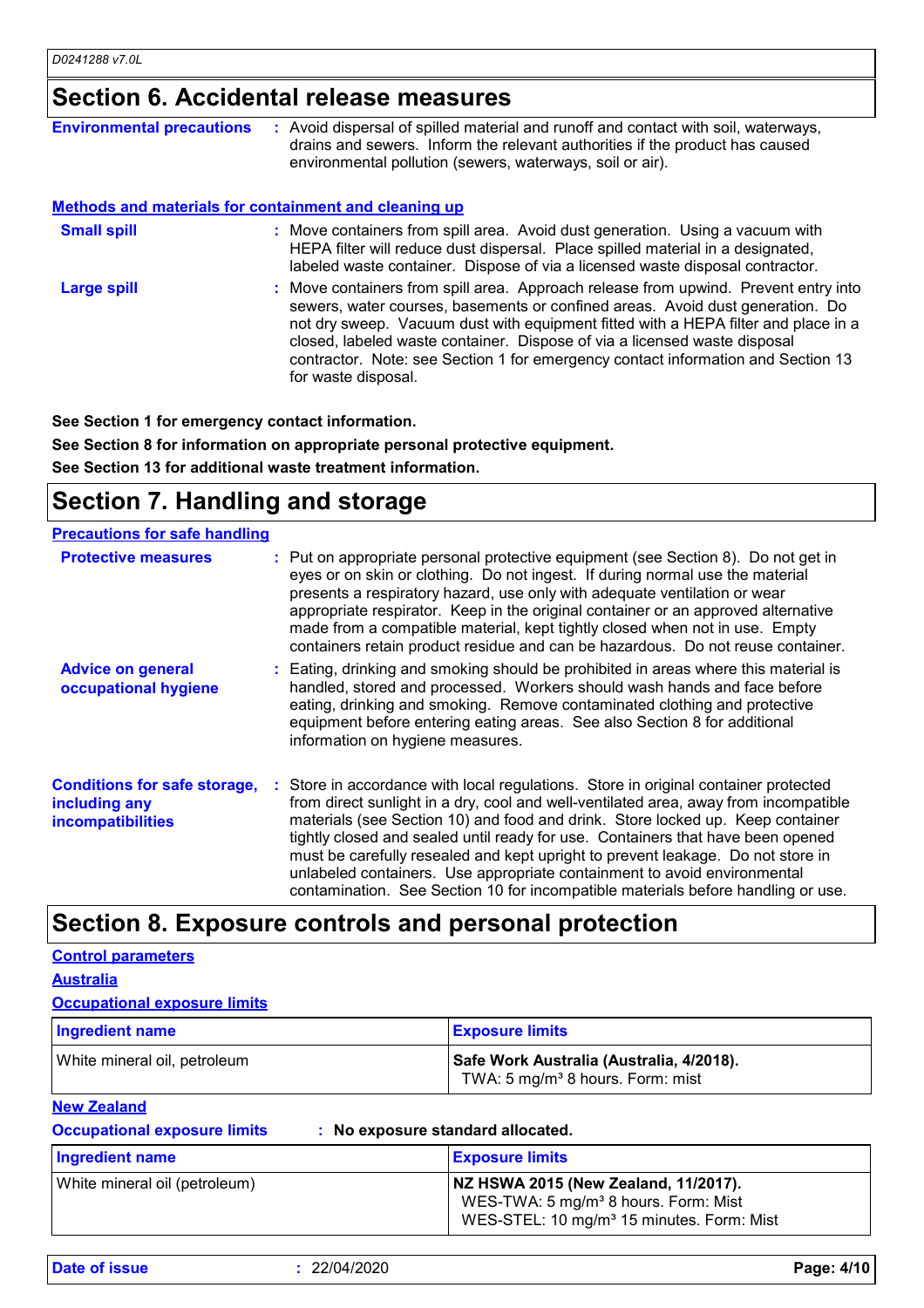# **Section 8. Exposure controls and personal protection**

| <b>Appropriate engineering</b><br>controls | : If user operations generate dust, fumes, gas, vapor or mist, use process enclosures,<br>local exhaust ventilation or other engineering controls to keep worker exposure to<br>airborne contaminants below any recommended or statutory limits.                                                                                                                                                                                                                                                                                                                                                                          |
|--------------------------------------------|---------------------------------------------------------------------------------------------------------------------------------------------------------------------------------------------------------------------------------------------------------------------------------------------------------------------------------------------------------------------------------------------------------------------------------------------------------------------------------------------------------------------------------------------------------------------------------------------------------------------------|
| <b>Environmental exposure</b><br>controls  | : Emissions from ventilation or work process equipment should be checked to ensure<br>they comply with the requirements of environmental protection legislation. In some<br>cases, fume scrubbers, filters or engineering modifications to the process<br>equipment will be necessary to reduce emissions to acceptable levels.                                                                                                                                                                                                                                                                                           |
| <b>Individual protection measures</b>      |                                                                                                                                                                                                                                                                                                                                                                                                                                                                                                                                                                                                                           |
| <b>Hygiene measures</b>                    | : Wash hands, forearms and face thoroughly after handling chemical products, before<br>eating, smoking and using the lavatory and at the end of the working period.<br>Appropriate techniques should be used to remove potentially contaminated clothing.<br>Wash contaminated clothing before reusing. Ensure that eyewash stations and<br>safety showers are close to the workstation location.                                                                                                                                                                                                                         |
| <b>Eye/face protection</b>                 | Safety eyewear complying with an approved standard should be used when a risk<br>assessment indicates this is necessary to avoid exposure to liquid splashes, mists,<br>gases or dusts. If contact is possible, the following protection should be worn,<br>unless the assessment indicates a higher degree of protection: chemical splash<br>goggles and/or face shield. If inhalation hazards exist, a full-face respirator may be<br>required instead.                                                                                                                                                                 |
| <b>Skin protection</b>                     |                                                                                                                                                                                                                                                                                                                                                                                                                                                                                                                                                                                                                           |
| <b>Hand protection</b>                     | : Chemical-resistant, impervious gloves complying with an approved standard should<br>be worn at all times when handling chemical products if a risk assessment indicates<br>this is necessary. Considering the parameters specified by the glove manufacturer,<br>check during use that the gloves are still retaining their protective properties. It<br>should be noted that the time to breakthrough for any glove material may be<br>different for different glove manufacturers. In the case of mixtures, consisting of<br>several substances, the protection time of the gloves cannot be accurately<br>estimated. |
| <b>Body protection</b>                     | : Personal protective equipment for the body should be selected based on the task<br>being performed and the risks involved and should be approved by a specialist<br>before handling this product.                                                                                                                                                                                                                                                                                                                                                                                                                       |
| <b>Other skin protection</b>               | : Appropriate footwear and any additional skin protection measures should be<br>selected based on the task being performed and the risks involved and should be<br>approved by a specialist before handling this product.                                                                                                                                                                                                                                                                                                                                                                                                 |
| <b>Respiratory protection</b>              | : Based on the hazard and potential for exposure, select a respirator that meets the<br>appropriate standard or certification. Respirators must be used according to a<br>respiratory protection program to ensure proper fitting, training, and other important<br>aspects of use.                                                                                                                                                                                                                                                                                                                                       |

# **Section 9. Physical and chemical properties**

| <b>Appearance</b>                               |                     |            |
|-------------------------------------------------|---------------------|------------|
| <b>Physical state</b>                           | : Solid. [Block]    |            |
| <b>Color</b>                                    | : Pale/light purple |            |
| <b>Odor</b>                                     | : Lavender scent    |            |
| <b>Odor threshold</b>                           | : Not determined    |            |
| pH                                              | : Not determined    |            |
| <b>Melting point</b>                            | : Not determined    |            |
| <b>Boiling point</b>                            | : Not determined    |            |
| <b>Flash point</b>                              | : Not determined    |            |
| <b>Evaporation rate</b>                         | : Not determined    |            |
| <b>Flammability (solid, gas)</b>                | : Not determined    |            |
| Lower and upper explosive<br>(flammable) limits | : Not determined    |            |
| Date of issue                                   | : 22/04/2020        | Page: 5/10 |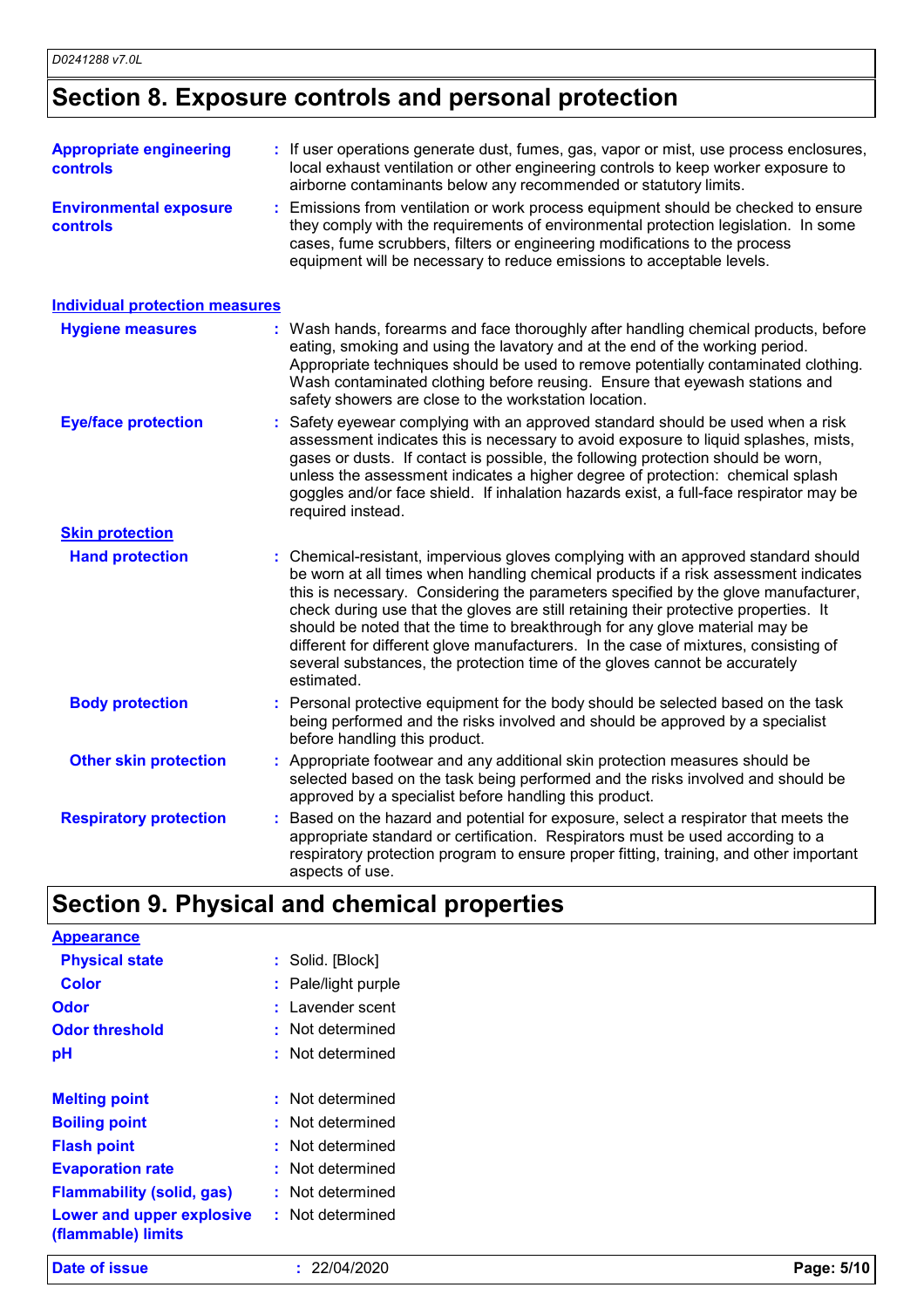# **Section 9. Physical and chemical properties**

| <b>Vapor pressure</b>                             | : Not determined                                                          |
|---------------------------------------------------|---------------------------------------------------------------------------|
| <b>Vapor density</b>                              | : Not determined                                                          |
| <b>Relative density</b>                           | : Not determined                                                          |
| <b>Solubility</b>                                 | : Partially soluble in the following materials: cold water and hot water. |
| <b>Solubility in water</b>                        | : Not determined                                                          |
| <b>Partition coefficient: n-</b><br>octanol/water | : Not determined                                                          |
| <b>Auto-ignition temperature</b>                  | : Not determined                                                          |
| <b>Decomposition temperature</b>                  | : Not determined                                                          |
| <b>Viscosity</b>                                  | : Not determined.                                                         |
| Flow time (ISO 2431)                              | : Not determined                                                          |

# **Section 10. Stability and reactivity**

| <b>Reactivity</b>                                   | : No specific test data related to reactivity available for this product or its ingredients.              |
|-----------------------------------------------------|-----------------------------------------------------------------------------------------------------------|
| <b>Chemical stability</b>                           | : The product is stable.                                                                                  |
| <b>Possibility of hazardous</b><br><b>reactions</b> | : Under normal conditions of storage and use, hazardous reactions will not occur.                         |
| <b>Conditions to avoid</b>                          | : No specific data.                                                                                       |
| <b>Incompatible materials</b>                       | : No specific data.                                                                                       |
| <b>Hazardous decomposition</b><br>products          | : Under normal conditions of storage and use, hazardous decomposition products<br>should not be produced. |

# **Section 11. Toxicological information**

## **Information on toxicological effects**

## **Acute toxicity**

| <b>Product/ingredient name</b>                                              | <b>Result</b> | <b>Species</b> | <b>Dose</b> | <b>Exposure</b> |
|-----------------------------------------------------------------------------|---------------|----------------|-------------|-----------------|
| Benzenesulfonic acid,<br>C10-13-alkyl derivatives,<br>sodium salts          | LD50 Oral     | Rat            | 1080 mg/kg  |                 |
| Sulfonic acids,<br>C14-16-alkane hydroxy and<br>C14-16-alkene, sodium salts | LD50 Oral     | Rat            | 2310 mg/kg  |                 |
| White mineral oil, petroleum                                                | LD50 Oral     | Rat            | >5000 mg/kg | -               |

**Conclusion/Summary :** Based on available data, the classification criteria are not met.

### **Irritation/Corrosion**

| <b>Product/ingredient name</b>                                     | <b>Result</b>                                             | <b>Species</b> | <b>Score</b> | <b>Exposure</b> | <b>Observation</b> |
|--------------------------------------------------------------------|-----------------------------------------------------------|----------------|--------------|-----------------|--------------------|
| Benzenesulfonic acid,<br>C10-13-alkyl derivatives,<br>sodium salts | Skin - Moderate irritant                                  | Rabbit         |              | 0.5 Mililiters  |                    |
|                                                                    | Eyes - Severe irritant                                    | In vivo        |              |                 |                    |
| <b>Conclusion/Summary</b>                                          |                                                           |                |              |                 |                    |
| <b>Skin</b>                                                        | : Based on Calculation method: Causes skin irritation.    |                |              |                 |                    |
| <b>Eyes</b>                                                        | : Based on Calculation method: Causes serious eye damage. |                |              |                 |                    |
| <b>Respiratory</b>                                                 | : No known significant effects or critical hazards.       |                |              |                 |                    |
| <b>Sensitization</b>                                               |                                                           |                |              |                 |                    |

**Date of issue :** 22/04/2020 **Page: 6/10**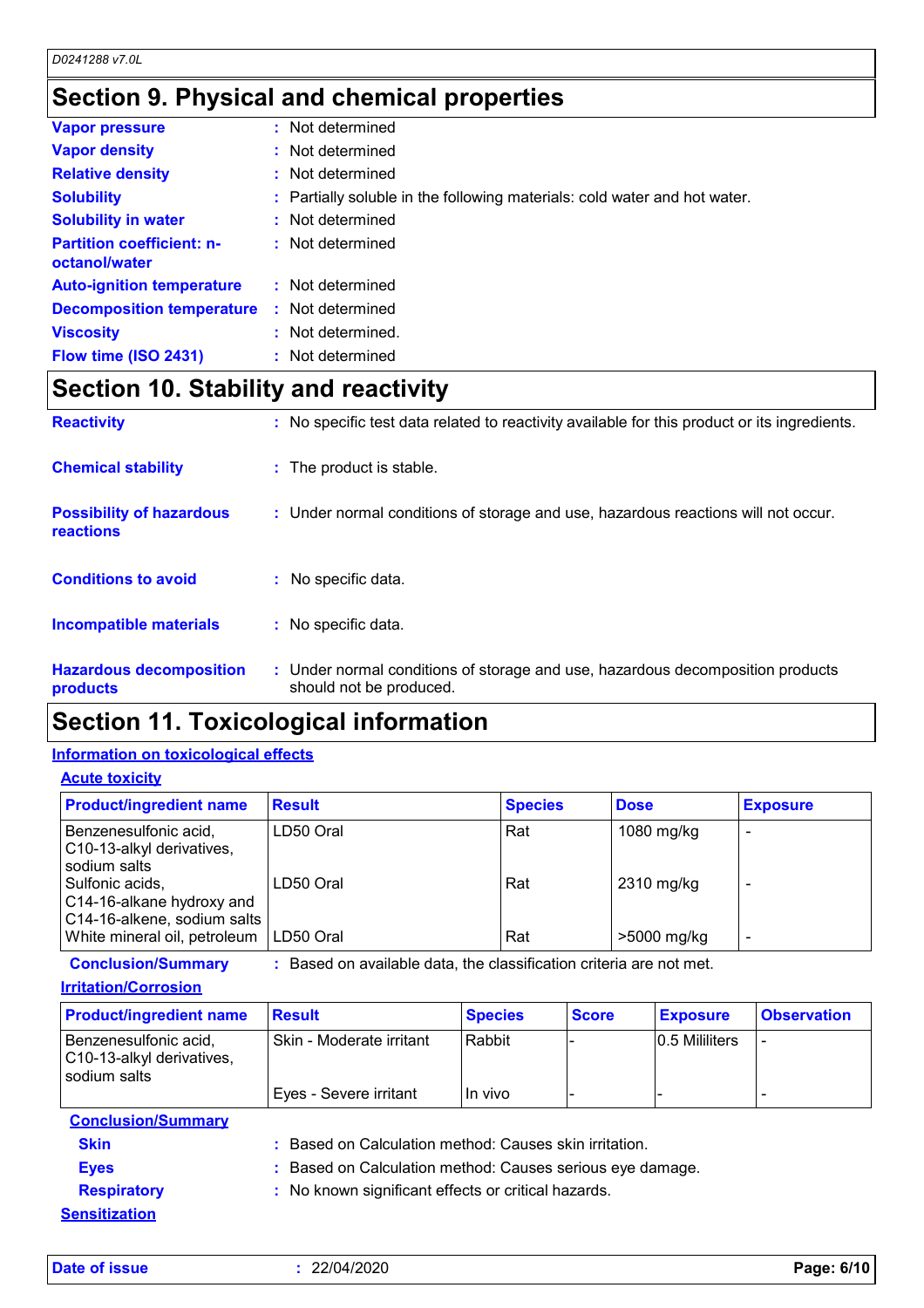# **Section 11. Toxicological information**

Not available.

| <b>Conclusion/Summary</b>                                 |                                                                                          |            |
|-----------------------------------------------------------|------------------------------------------------------------------------------------------|------------|
| <b>Skin</b>                                               | : No known significant effects or critical hazards.                                      |            |
| <b>Respiratory</b>                                        | No known significant effects or critical hazards.                                        |            |
| <b>Mutagenicity</b>                                       |                                                                                          |            |
| Not available.                                            |                                                                                          |            |
| <b>Conclusion/Summary</b>                                 | : No known significant effects or critical hazards.                                      |            |
| <b>Carcinogenicity</b>                                    |                                                                                          |            |
| Not available.                                            |                                                                                          |            |
| <b>Conclusion/Summary</b>                                 | : No known significant effects or critical hazards.                                      |            |
| <b>Reproductive toxicity</b>                              |                                                                                          |            |
| Not available.                                            |                                                                                          |            |
| <b>Conclusion/Summary</b>                                 | : No known significant effects or critical hazards.                                      |            |
| <b>Teratogenicity</b>                                     |                                                                                          |            |
| Not available.                                            |                                                                                          |            |
| <b>Conclusion/Summary</b>                                 | : No known significant effects or critical hazards.                                      |            |
| <b>Specific target organ toxicity (single exposure)</b>   |                                                                                          |            |
| Not available.                                            |                                                                                          |            |
| <b>Specific target organ toxicity (repeated exposure)</b> |                                                                                          |            |
| Not available.                                            |                                                                                          |            |
| <b>Aspiration hazard</b>                                  |                                                                                          |            |
| Not available.                                            |                                                                                          |            |
|                                                           |                                                                                          |            |
| <b>Information on the likely</b>                          | : Not available.                                                                         |            |
| routes of exposure                                        |                                                                                          |            |
| <b>Potential acute health effects</b>                     |                                                                                          |            |
| <b>Eye contact</b>                                        | : Causes serious eye damage.                                                             |            |
| <b>Inhalation</b>                                         | : No known significant effects or critical hazards.                                      |            |
| <b>Skin contact</b>                                       | Causes skin irritation.                                                                  |            |
| <b>Ingestion</b>                                          | : No known significant effects or critical hazards.                                      |            |
|                                                           | <b>Symptoms related to the physical, chemical and toxicological characteristics</b>      |            |
| <b>Eye contact</b>                                        | : Adverse symptoms may include the following:                                            |            |
|                                                           | pain                                                                                     |            |
|                                                           | watering                                                                                 |            |
| <b>Inhalation</b>                                         | redness<br>: No specific data.                                                           |            |
| <b>Skin contact</b>                                       | : Adverse symptoms may include the following:                                            |            |
|                                                           | pain or irritation                                                                       |            |
|                                                           | redness                                                                                  |            |
|                                                           | blistering may occur                                                                     |            |
| <b>Ingestion</b>                                          | : No specific data.                                                                      |            |
|                                                           | Delayed and immediate effects and also chronic effects from short and long term exposure |            |
| <b>Short term exposure</b>                                |                                                                                          |            |
| <b>Potential immediate</b>                                | : Not available.                                                                         |            |
| effects                                                   |                                                                                          |            |
| <b>Potential delayed effects</b>                          | : Not available.                                                                         |            |
| <b>Date of issue</b>                                      | : 22/04/2020                                                                             | Page: 7/10 |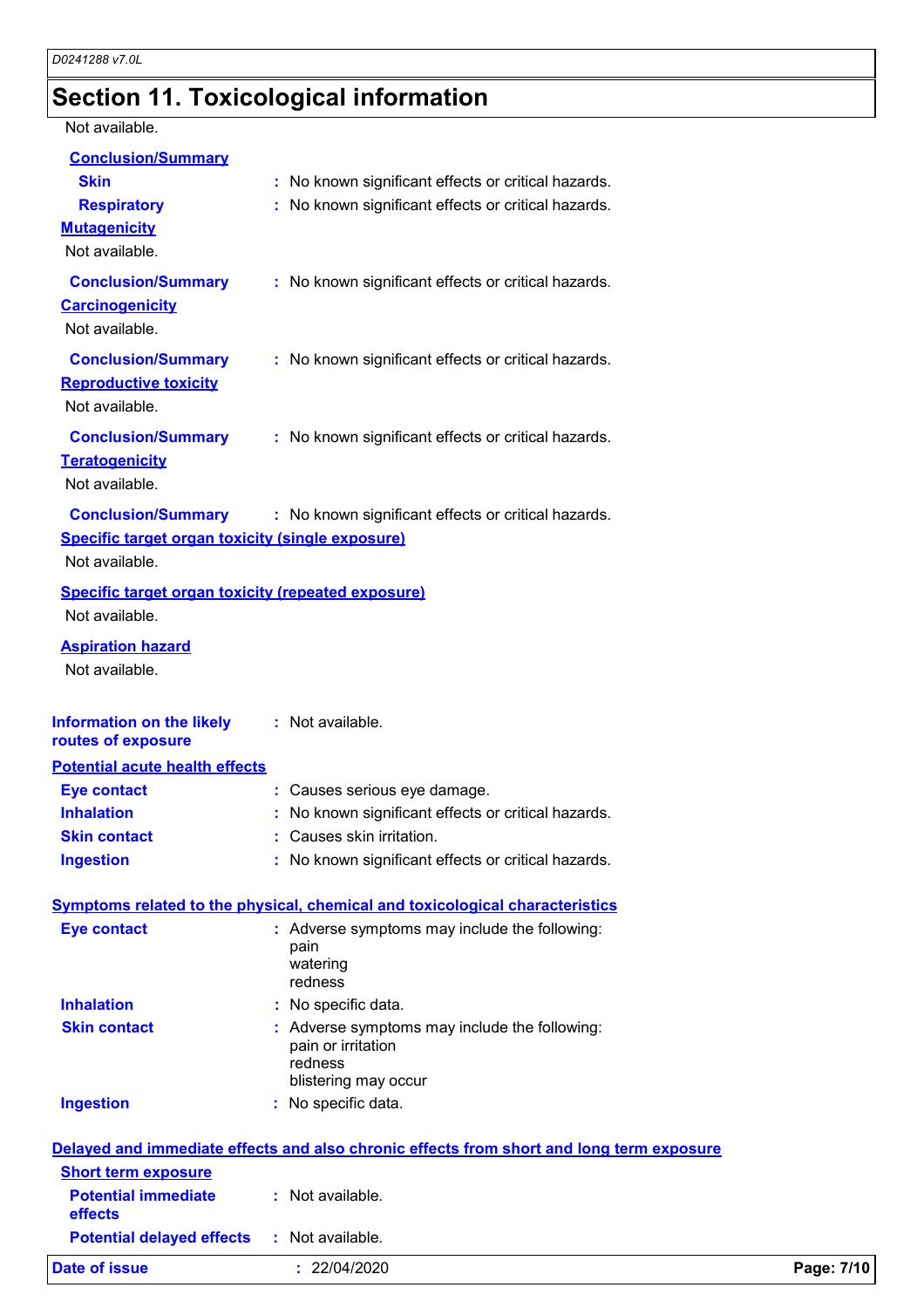# **Section 11. Toxicological information**

| Long term exposure                                |                                                                     |  |
|---------------------------------------------------|---------------------------------------------------------------------|--|
| <b>Potential immediate</b><br><b>effects</b>      | : Not available.                                                    |  |
| <b>Potential delayed effects : Not available.</b> |                                                                     |  |
| <b>Potential chronic health effects</b>           |                                                                     |  |
| Not available.                                    |                                                                     |  |
| <b>Conclusion/Summary</b>                         | : Based on available data, the classification criteria are not met. |  |
| <b>General</b>                                    | : No known significant effects or critical hazards.                 |  |
| <b>Carcinogenicity</b>                            | : No known significant effects or critical hazards.                 |  |
| <b>Mutagenicity</b>                               | : No known significant effects or critical hazards.                 |  |
| <b>Teratogenicity</b>                             | : No known significant effects or critical hazards.                 |  |
| <b>Developmental effects</b>                      | : No known significant effects or critical hazards.                 |  |
| <b>Fertility effects</b>                          | : No known significant effects or critical hazards.                 |  |
|                                                   |                                                                     |  |

## **Numerical measures of toxicity**

## **Acute toxicity estimates**

| <b>Route</b> | <b>ATE value</b> |
|--------------|------------------|
| Oral         | 3000 mg/kg       |

# **Section 12. Ecological information**

#### **Toxicity**

| <b>Product/ingredient name</b>                                              | <b>Result</b>                    | <b>Species</b>                                                               | <b>Exposure</b> |
|-----------------------------------------------------------------------------|----------------------------------|------------------------------------------------------------------------------|-----------------|
| Benzenesulfonic acid,<br>C10-13-alkyl derivatives,<br>sodium salts          | Acute LC50 5 mg/l Fresh water    | Fish - Oncorhynchus mykiss -<br>Juvenile (Fledgling, Hatchling,<br>Weanling) | 96 hours        |
| Sulfonic acids,<br>C14-16-alkane hydroxy and<br>C14-16-alkene, sodium salts | Acute EC50 4.53 mg/l Fresh water | Crustaceans - Ceriodaphnia<br>dubia - Neonate                                | 48 hours        |

**Conclusion/Summary :** Based on available data, the classification criteria are not met.

## **Persistence and degradability**

| <b>Product/ingredient name</b>  | <b>Aquatic half-life</b> | <b>Photolysis</b> | Biodegradability |
|---------------------------------|--------------------------|-------------------|------------------|
| White mineral oil, petroleum  - |                          |                   | <b>IReadily</b>  |

## **Bioaccumulative potential**

| <b>Product/ingredient name</b>                                              | $LogP_{ow}$ | <b>BCF</b> | <b>Potential</b> |
|-----------------------------------------------------------------------------|-------------|------------|------------------|
| Benzenesulfonic acid,<br>C10-13-alkyl derivatives,<br>sodium salts          | 3.32        |            | low              |
| Sulfonic acids,<br>C14-16-alkane hydroxy and<br>C14-16-alkene, sodium salts | $-1.3$      |            | low              |
| White mineral oil, petroleum $ >6$                                          |             |            | high             |

## **Mobility in soil**

**Soil/water partition coefficient (KOC)**

**:** Not available.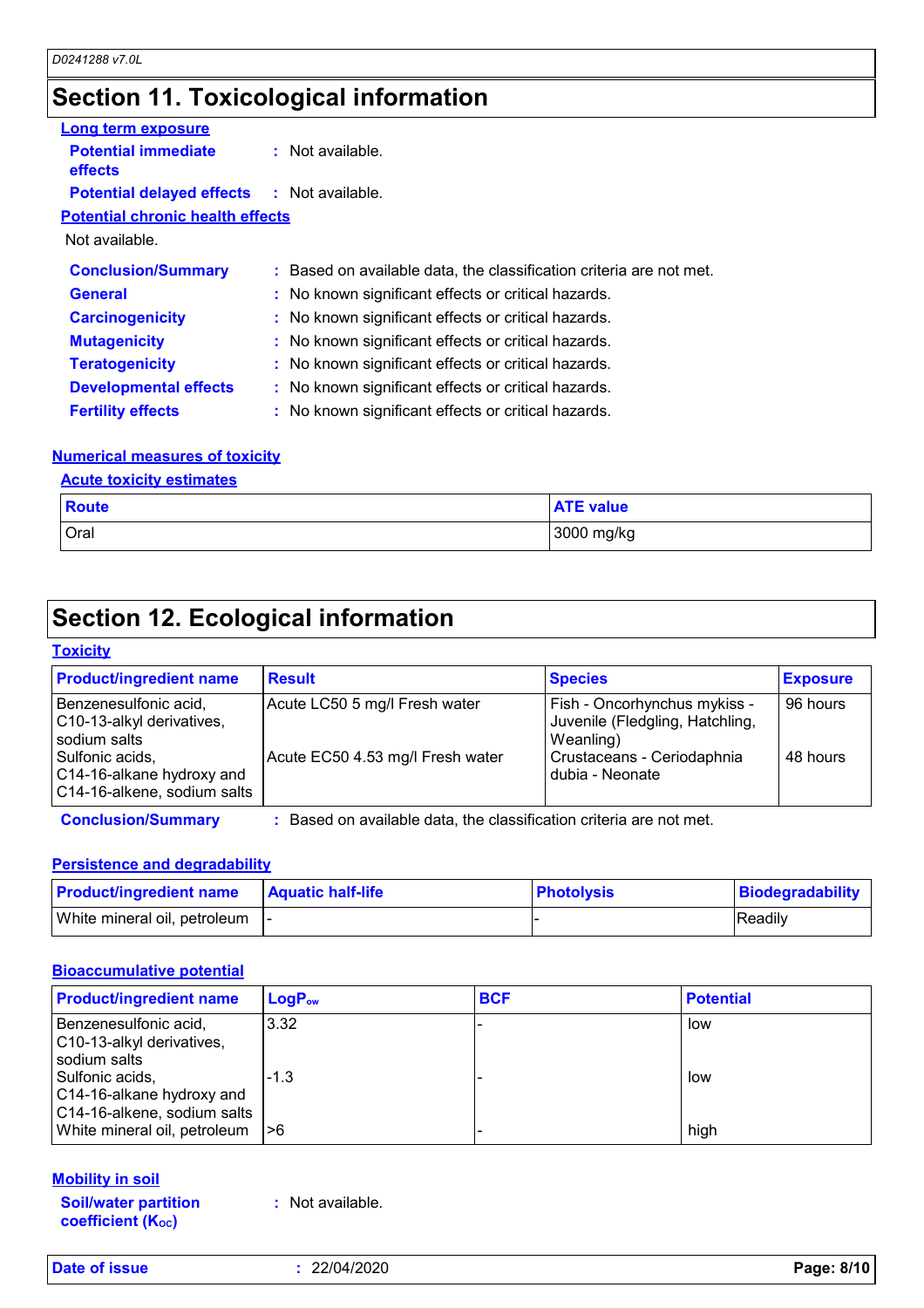## **Section 12. Ecological information**

**Other adverse effects** : No known significant effects or critical hazards.

## **Section 13. Disposal considerations**

The generation of waste should be avoided or minimized wherever possible. Disposal of this product, solutions and any by-products should at all times comply with the requirements of environmental protection and waste disposal legislation and any regional local authority requirements. Dispose of surplus and nonrecyclable products via a licensed waste disposal contractor. Waste should not be disposed of untreated to the sewer unless fully compliant with the requirements of all authorities with jurisdiction. Waste packaging should be recycled. Incineration or landfill should only be considered when recycling is not feasible. This material and its container must be disposed of in a safe way. Care should be taken when handling emptied containers that have not been cleaned or rinsed out. Empty containers or liners may retain some product residues. Avoid dispersal of spilled material and runoff and contact with soil, waterways, drains and sewers. **Disposal methods :**

## **Section 14. Transport information**

|                                      | <b>ADG</b>               | <b>ADR/RID</b>           | <b>IMDG</b>              | <b>IATA</b>    |
|--------------------------------------|--------------------------|--------------------------|--------------------------|----------------|
| <b>UN number</b>                     | Not regulated.           | Not regulated.           | Not regulated.           | Not regulated. |
| <b>UN proper</b><br>shipping name    | $\overline{\phantom{a}}$ |                          |                          |                |
| <b>Transport hazard</b><br>class(es) | $\overline{\phantom{a}}$ | $\overline{\phantom{0}}$ | $\overline{\phantom{a}}$ |                |
| <b>Packing group</b>                 | $\overline{\phantom{a}}$ | $\overline{\phantom{0}}$ |                          |                |
| <b>Environmental</b><br>hazards      | No.                      | No.                      | No.                      | No.            |

**Special precautions for user** : Transport within user's premises: always transport in closed containers that are upright and secure. Ensure that persons transporting the product know what to do in the event of an accident or spillage.

**Transport in bulk according to Annex II of MARPOL and the IBC Code :** Not available.

## **Section 15. Regulatory information**

| <b>Standard Uniform Schedule of Medicine and Poisons</b>    |                                                                        |
|-------------------------------------------------------------|------------------------------------------------------------------------|
| Not scheduled                                               |                                                                        |
|                                                             | <b>Model Work Health and Safety Requiations - Scheduled Substances</b> |
| No listed substance                                         |                                                                        |
| <b>Australia inventory (AICS)</b>                           | : All components are listed or exempted.                               |
| <b>New Zealand Inventory of</b><br><b>Chemicals (NZIoC)</b> | : All components are listed or exempted.                               |
| <b>HSNO Group Standard</b>                                  | : Cleaning Products.                                                   |
| <b>HSNO Approval Number</b>                                 | : HSR002530                                                            |
| <b>Approved Handler</b><br><b>Requirement</b>               | $:$ No.                                                                |
| <b>Tracking Requirement</b>                                 | $\therefore$ No.                                                       |

**Date of issue :** 22/04/2020 **Page: 9/10**